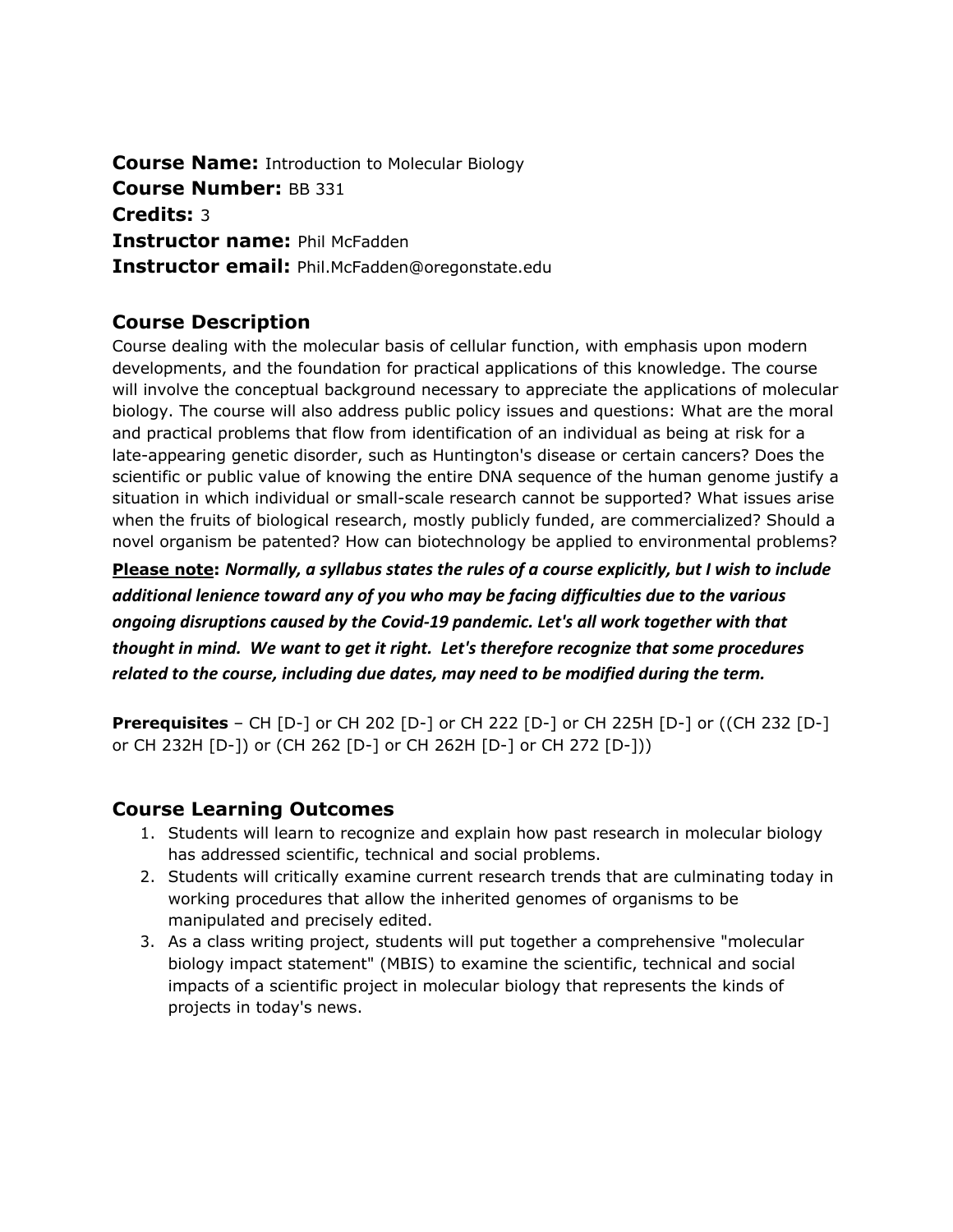# **Bacc Core**

This course fulfills the Baccalaureate Core requirement for the Science, Technology, and Society category. This course will:

- 1. Analyze relationships among science, technology, and society using critical perspectives or examples from historical, political, or economicdisciplines.
- 2. Analyze the role of science and technology in shaping diverse fields of study over time.
- 3. Articulate in writing a critical perspective on issues involving science, technology, and society using evidence as support.

### **Communication**

You will have ongoing access to your peers and me throughout the course. Email -- *not Canvas Messaging* -- is the primary form of communication with me. I check my Email twice each day, M-F and I will aim for a 1-day turnaround if you write me from your Oregon State University email account and include the course designator "BB331" in the heading of the message. If you use a different email account (e.g., Gmail) or you do not include "BB331" in the subject heading, I will not be alerted and therefore most likely will not respond. I will also be much slower to respond if you try to contact me through Canvas Messaging, so please use standard Email.

Please post all course-related questions in the Q&A Discussion Forum so that the whole class may benefit from our conversation. Please contact me privately by Email for matters of a personal nature.

## **If you are ill (or caring for someone who is)**

If you (or a dependent or a close family member) are ill, please follow guidance issued by the University about next steps. If you have symptoms, the recommendations as of the start of term are to self-isolate and call your health provider, or **Student Health Services** (https://studenthealth.oregonstate.edu/), or an emergency medical care provider. I am here to support your success during these challenging times, too. Please reach out to me directly if you are concerned about your ability to engage in course activities while you are ill. You can do so by [sending me an email or Canvas message]. You need not disclose private medical information or provide documentation of your illness. The Office of the Dean of Students can also assist you if you are navigating a range of extenuating life circumstances including but not limited to prolonged illness, hospitalization, financial concerns, etc. They can be reached via Zoom chat or audio Monday through Friday from 9 a.m. to 5 p.m. at **beav.es/4qQ** or by email at support.odos@oregonstate.edu.

## **Course Credits**

This course combines approximately 90 hours of instruction, online activities, and assignments for 3 credits.

## **Needed Technology and Level of Competence**

See Keep Learning for Canvas and Zoom tutorials and contact information for OSU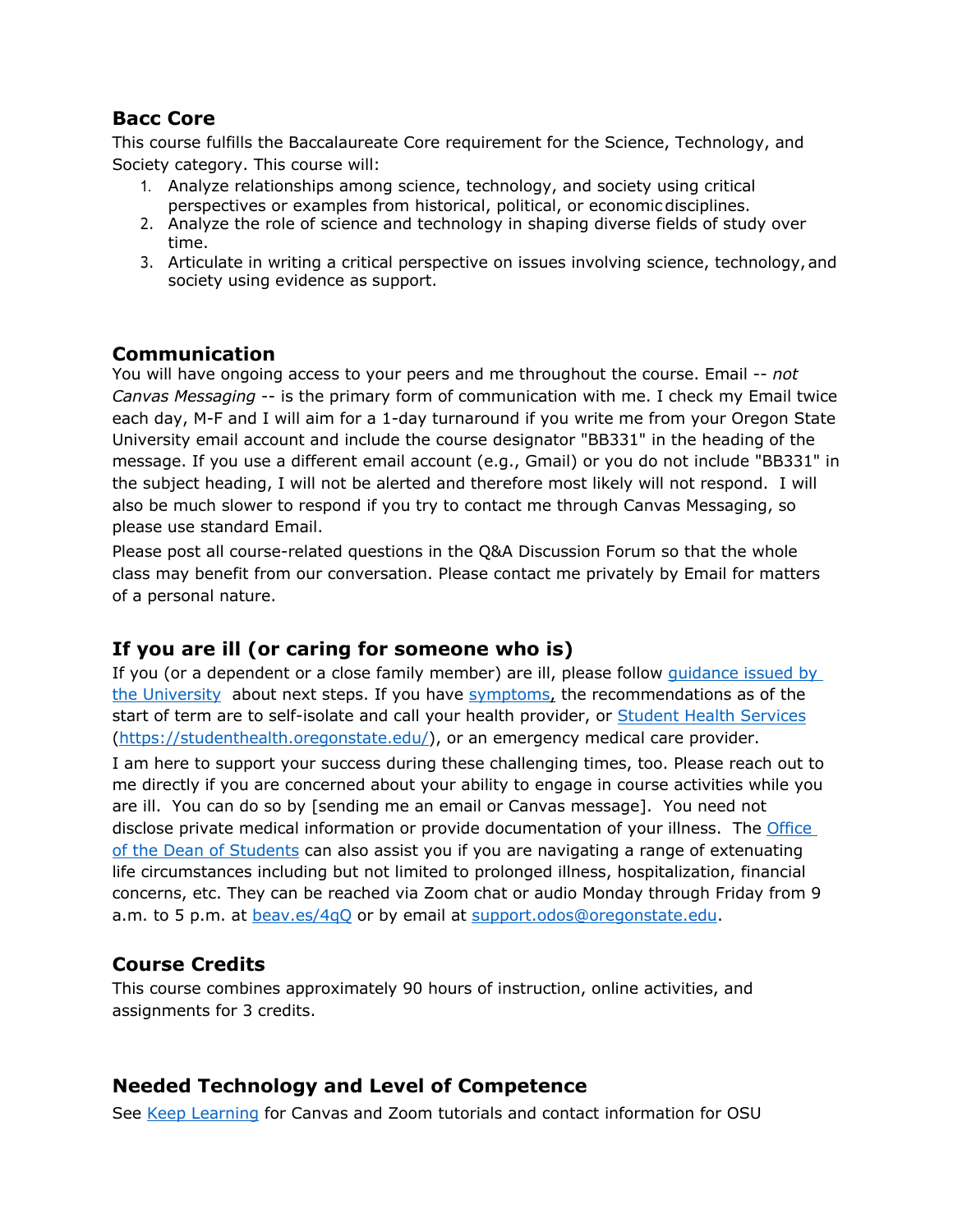technical support. There, you'll also find information about ways to access a free or lowcost internet connection during this time to support your learning. Technical competence should include basic knowledge of the internet, searching for technical references, electronic document preparation, and working with shared Google documents.

If you experience any technical errors or problems, contact 24-7 Canvas Support through the Help link within Canvas. If you experience computer difficulties, need help downloading a browser or plug-in, or need assistance logging into a course, contact the IS Service Desk for assistance. You can call (541) 737-8787 or visit the **IS Service Desk** online.

## **Learning Resources**

You are not required to purchase any materials for this course. The textbook is a free, open educational resource, *Biochemistry Free for All*, by Kevin Ahern, Indira Rajagopal, and Taralyn Tan. This text is provided under a Creative Commons license.

## **Evaluation of Student Performance**

- Discussions 20%
- Quizzes– 30%
- Molecular Biology Impact Statement 25%
- $\bullet$  Final Exam 25%
- **Total – 100%**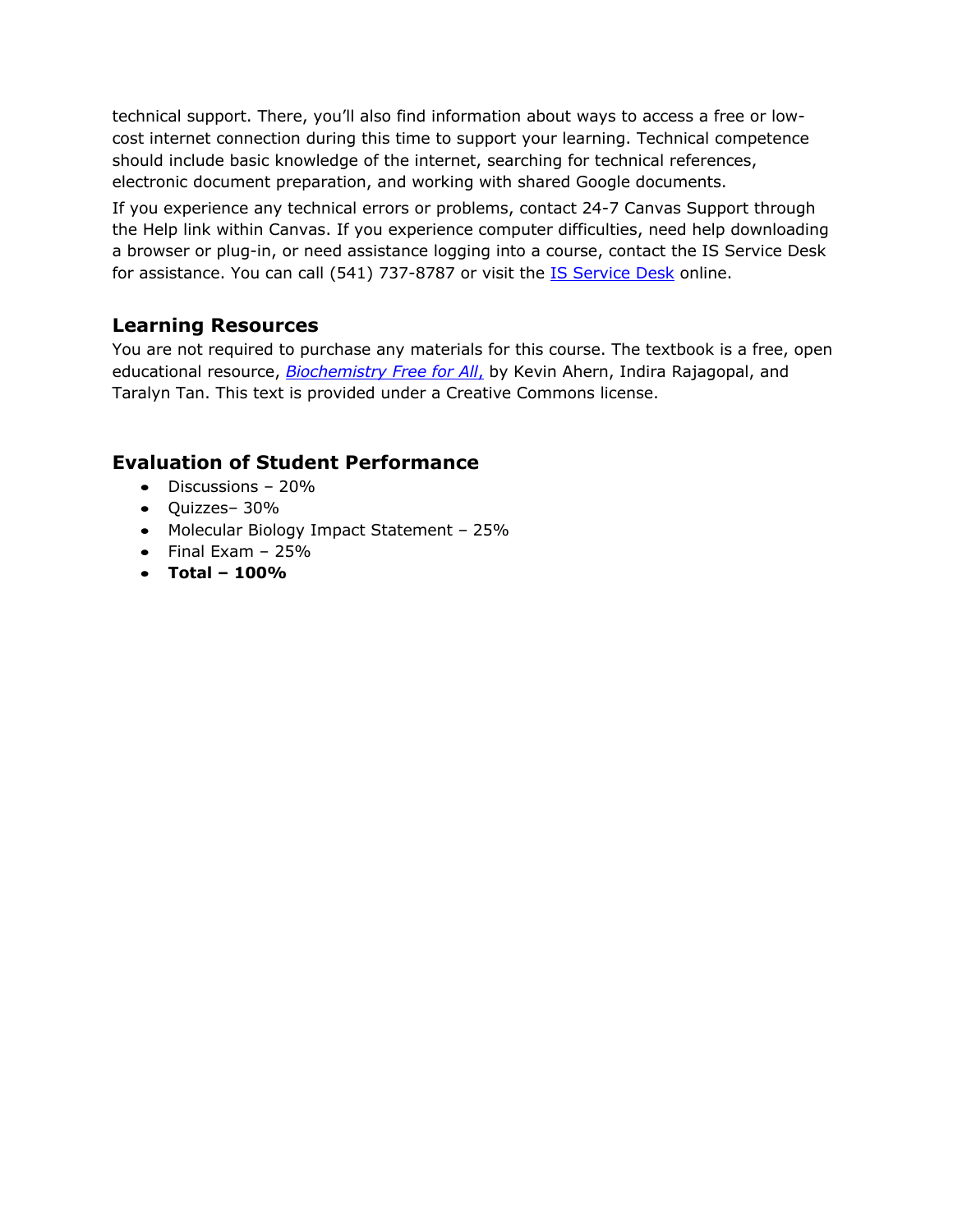### **Letter Grade**

| <b>Grade</b> | <b>Percent Range</b> |
|--------------|----------------------|
| A            | 93-100               |
| $A -$        | 90-92                |
| $B+$         | 87-89                |
| B            | 83-86                |
| $B -$        | 80-82                |
| $C+$         | $77 - 79$            |
| $\mathsf{C}$ | $73 - 76$            |
| $C-$         | $70 - 72$            |
| $D+$         | $67 - 69$            |
| D            | 63-66                |
| D-           | $60 - 62$            |
| F            | Below 60             |

# **Course Content**

| <b>Week</b> | <b>Question</b>                                                                                                          | <b>Topic and Central Investigative Assignments and Learning Activities</b>                                                                                                                                                             |
|-------------|--------------------------------------------------------------------------------------------------------------------------|----------------------------------------------------------------------------------------------------------------------------------------------------------------------------------------------------------------------------------------|
| 1           | Welcome<br>Are you willing to identify as a<br>molecular biologist?                                                      | Watch lecture videos.<br>Take molecular biology pre-test.<br>Participate in the Discussions<br>$\bullet$                                                                                                                               |
| $2 - 3$     | <b>DNA and Genomes</b><br>How has curiosity about genome<br>replication driven the cycle of<br>science and technology?   | Watch lecture videos.<br>$\bullet$<br>Read assigned textbook sections.<br>Watch TedTalk video<br>Participate in one Thought Questions<br>$\bullet$<br>Discussion each week.<br>Take the quiz.                                          |
| $4 - 5$     | <b>RNA and Proteins</b><br>How do genomes express<br>information for natural and<br>technological purposes?              | Watch lecture videos.<br>$\bullet$<br>Read assigned textbook sections.<br>$\bullet$<br>Participate in one Thought Questions<br>$\bullet$<br>Discussion each week.<br>$\bullet$ Take the quiz.                                          |
| $6 - 7$     | <b>DNA Mutation</b><br>How are genomes altered by<br>natural damage, natural repair,<br>and genome editing technologies? | Watch lecture videos.<br>$\bullet$<br>Read assigned textbook sections.<br>$\bullet$<br>Watch TedTalk videos.<br>$\bullet$<br>Participate in one Thought Questions<br>$\bullet$<br>Discussion each week.<br>Take the quiz.<br>$\bullet$ |
| $8 - 10$    | <b>Synthesizing a Bigger Picture</b><br>What are the impacts of molecular<br>biology?                                    | Watch lecture videos.<br>Read articles for class project.<br>$\bullet$<br>Submit draft and final versions of<br>MBIS. Participate in the Discussion.                                                                                   |
| 11          | <b>Finals Week</b>                                                                                                       | Take the final exam.<br>$\bullet$                                                                                                                                                                                                      |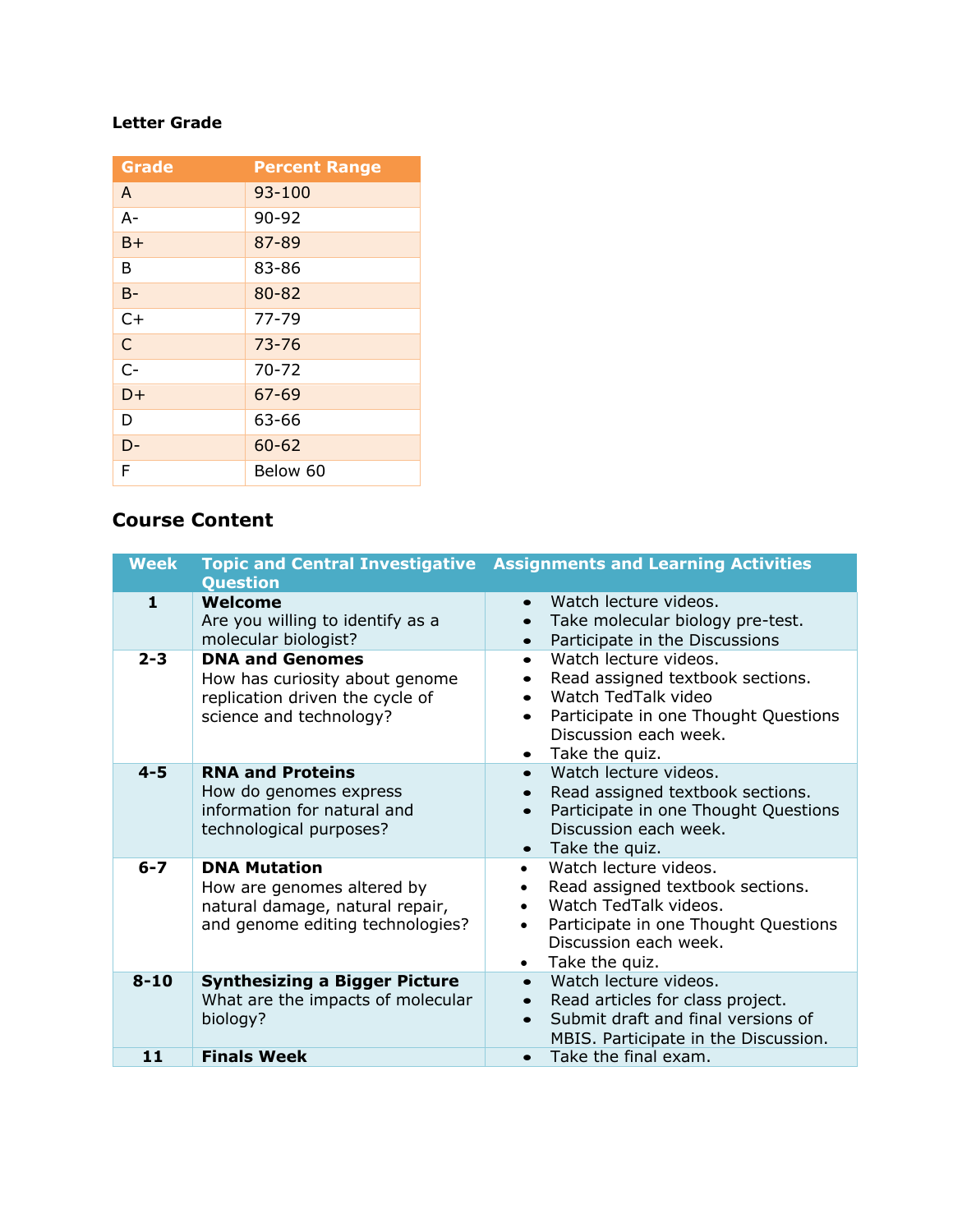# **Course Policies**

### **Discussion Participation**

Students are expected to participate in all graded discussions and group writing assignments. While there is great flexibility in online courses, this is not a self-paced course.

#### **Late Work Policy**

All assignments will be submitted via Canvas with an official due date and time. You are encouraged to submit assignments on time so that you maintain your progress in the class. Late work is generally not accepted, and when it is, the available points will be substantially lowered. If you encounter an emergency that disrupts your ability to submit a graded assignment, contact me right away to discuss options for completion.

#### **Makeup Exams**

There are no makeup exams for this course. Please free up your schedule to ensure you can complete the final exam during the window of time provided. If you encounter an emergency that disrupts your ability to complete the final exam in the time permitted, contact me right away to discuss options for completion.

#### **Incompletes**

Incomplete (I) grades will be granted only in emergency cases (usually only for a death in the family, major illness or injury, or birth of your child), and if the student has turned in 80% of the points possible (in other words, usually everything but the final paper). If you are having any difficulty that might prevent you completing the coursework, please don't wait until the end of the term; let me know right away.

### **Guidelines for a Productive and Effective Online Classroom**

Students are expected to conduct themselves in the course (e.g., on discussion boards, email) in compliance with the university's regulations regarding civility. Civility is an essential ingredient for academic discourse. All communications for this course should be conducted constructively, civilly, and respectfully. Differences in beliefs, opinions, and approaches are to be expected. In all you say and do for this course, be professional. Please bring any communications you believe to be in violation of this class policy to the attention of your instructor.

Active interaction with peers and your instructor is essential to success in this online course, paying particular attention to the following:

- Unless indicated otherwise, please complete the readings and view other instructional materials for each week before participating in the discussion board.
- Read your posts carefully before submitting them.
- Be respectful of others and their opinions, valuing diversity in backgrounds, abilities, and experiences.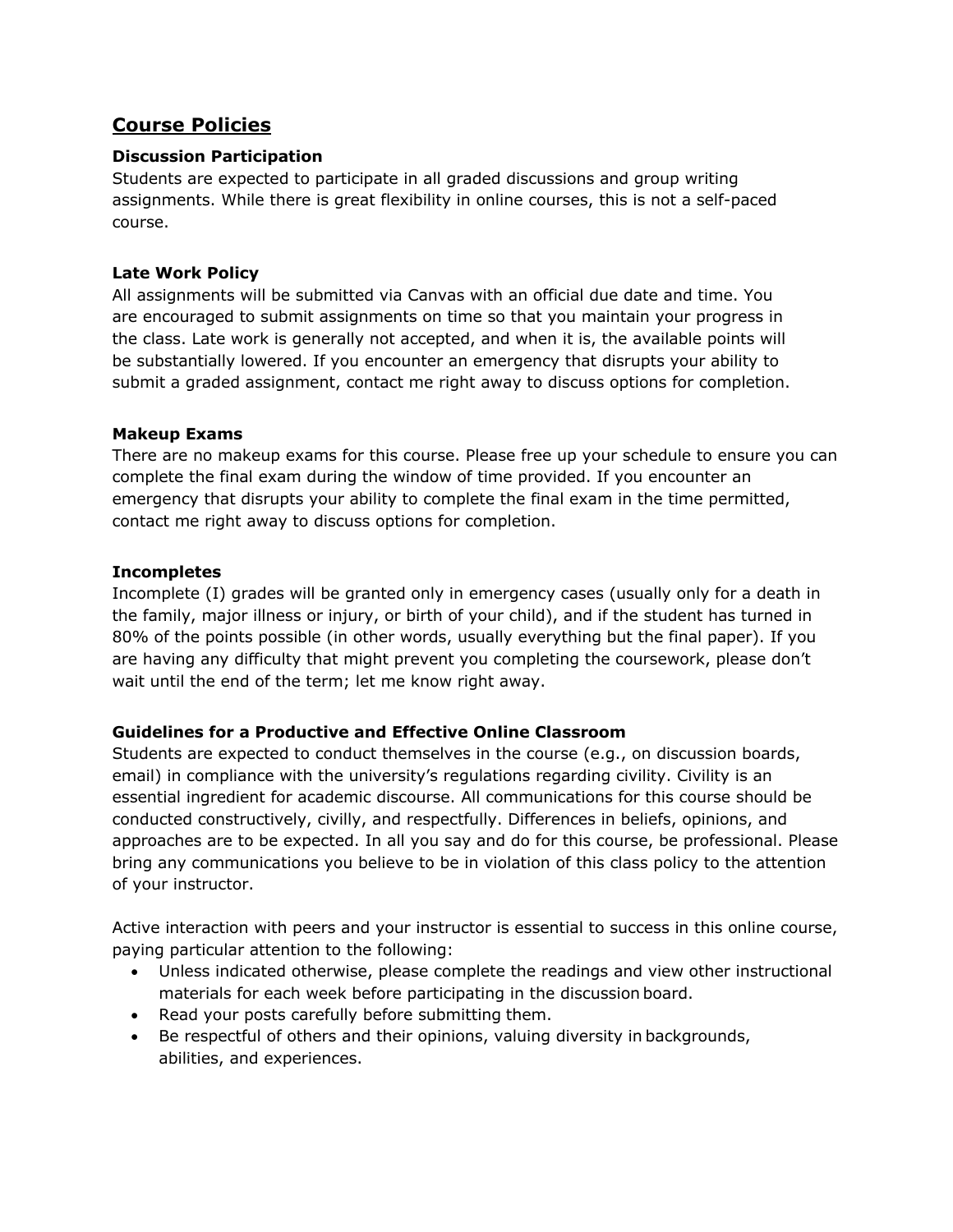• Challenging the ideas held by others is an integral aspect of critical thinking and the academic process. Please word your responses carefully, and recognize that others are expected to challenge your ideas. A positive atmosphere of healthy debate is encouraged.

#### **Statement Regarding Students with Disabilities**

Accommodations for students with disabilities are determined and approved by Disability Access Services (DAS). If you, as a student, believe you are eligible for accommodations but have not obtained approval, please contact DAS immediately at 541-737-4098 or at http://ds.oregonstate.edu. DAS notifies students and faculty members of approved academic accommodations and coordinates implementation of those accommodations. While not required, students and faculty members are encouraged to discuss details of the implementation of individual accommodations.

### **Accessibility of Course Materials**

All materials used in this course are intended to be accessible. If you require accommodations, please contact Disability Access Services (DAS).

Additionally, Canvas, the learning management system through which this course is offered, provides a vendor statement certifying how the platform is accessible to students with disabilities.

### **Expectations for Student Conduct**

Student conduct is governed by the university's policies, as explained in the Student Conduct Code. Students are expected to conduct themselves in the course (e.g., on discussion boards, email postings) in compliance with the university's regulations regarding civility.

### **Academic Integrity**

Integrity is a character-driven commitment to honesty, doing what is right, and guiding others to do what is right. Oregon State University students and faculty have a responsibility to act with integrity in all of our educational work, and that integrity enables this community of learners to interact in the spirit of trust, honesty, and fairness.

Academic misconduct, or violations of academic integrity, can fall into seven broad areas, including but not limited to: cheating; plagiarism; falsification; assisting; tampering; multiple submissions of work; and unauthorized recording and use.

It is important that you understand what student actions are defined as academic misconduct at Oregon State University. The OSU Libraries offer a tutorial on academic misconduct, and you can also refer to the OSU Student Code of Conduct and the Office of Student Conduct and Community Standard's website for more information. More importantly, if you are unsure if something will violate our academic integrity policy, ask your professors, GTAs, academic advisors, or academic integrity officers.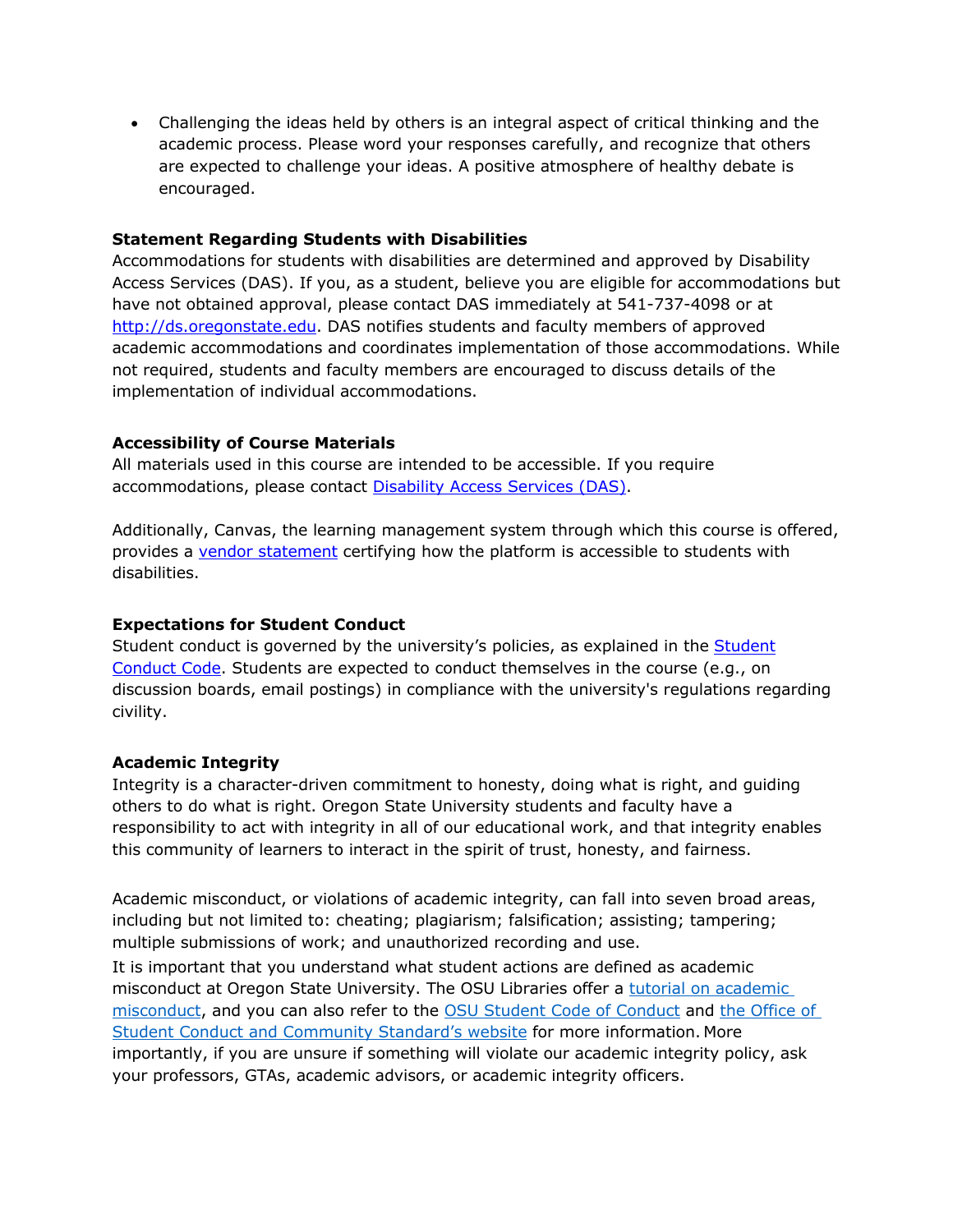If you are found responsible for academic misconduct, the College Hearing Officer (or other hearing body) will make a determination of sanctions that are appropriate to the violation and the surrounding context). College Hearing Officers are authorized to assign Academic Sanctions as described in the Code.

Students are expected to comply with all regulations pertaining to academic honesty. For further information, visit Student Conduct and Community Standards, or contact the office of Student Conduct and Mediation at 541-737-3656.

OAR 576-015-0020 (2) Academic or Scholarly Dishonesty:

- a) Academic or Scholarly Dishonesty is defined as an act of deception in which a Student seeks to claim credit for the work or effort of another person, or uses unauthorized materials or fabricated information in any academic work or research, either through the Student's own efforts or the efforts of another.
- b) It includes:
	- i) CHEATING use or attempted use of unauthorized materials, information or study aids, or an act of deceit by which a Student attempts to misrepresent mastery of academic effort or information. This includes but is not limited to unauthorized copying or collaboration on a test or assignment, using prohibited materials and texts, any misuse of an electronic device, or using any deceptive means to gain academic credit.
	- ii) FABRICATION falsification or invention of any information including but not limited to falsifying research, inventing or exaggerating data, or listing incorrect or fictitious references.
	- iii) ASSISTING helping another commit an act of academic dishonesty. This includes but is not limited to paying or bribing someone to acquire a test or assignment, changing someone's grades or academic records, taking a test/doing an assignment for someone else by any means, including misuse of an electronic device. It is a violation of Oregon state law to create and offer to sell part or all of an educational assignment to another person (ORS 165.114).
	- iv) TAMPERING altering or interfering with evaluation instruments or documents.
	- v) PLAGIARISM representing the words or ideas of another person or presenting someone else's words, ideas, artistry or data as one's own, or using one's own previously submitted work. Plagiarism includes but is not limited to copying another person's work (including unpublished material) without appropriate referencing, presenting someone else's opinions and theories as one's own, or working jointly on a project and then submitting it as one's own.
- c) Academic Dishonesty cases are handled initially by the academic units, following the process outlined in the University's Academic Dishonesty Report Form, and will also be referred to SCCS for action under these rules.

### **TurnItIn**

Your instructor may ask you to submit one or more of your writings to Turnitin, a plagiarism prevention service. Your assignment content will be checked for potential plagiarism against Internet sources, academic journal articles, and the papers of other OSU students, for common or borrowed content. Turnitin generates a report that highlights any potentially unoriginal text in your paper. The report may be submitted directly to your instructor or